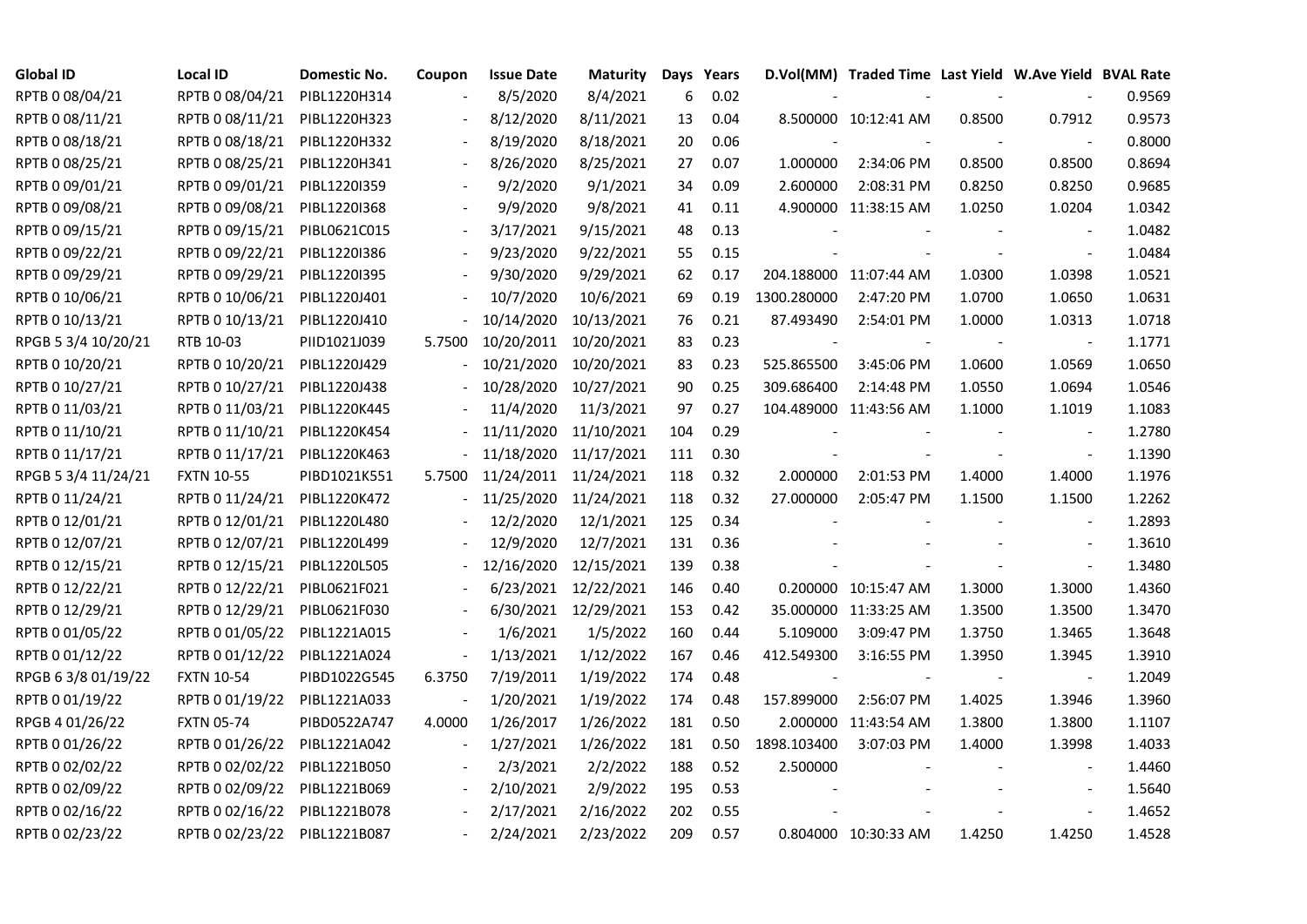| <b>Global ID</b>     | <b>Local ID</b>   | Domestic No. | Coupon                   | <b>Issue Date</b> | <b>Maturity</b>       |     | Days Years |                | D.Vol(MM) Traded Time Last Yield W.Ave Yield BVAL Rate |        |                          |        |
|----------------------|-------------------|--------------|--------------------------|-------------------|-----------------------|-----|------------|----------------|--------------------------------------------------------|--------|--------------------------|--------|
| RPTB 0 03/02/22      | RPTB 0 03/02/22   | PIBL1221C095 |                          | 3/3/2021          | 3/2/2022              | 216 | 0.59       |                |                                                        |        |                          | 1.4614 |
| RPTB 0 03/09/22      | RPTB 0 03/09/22   | PIBL1221C102 |                          | 3/10/2021         | 3/9/2022              | 223 | 0.61       |                |                                                        |        |                          | 1.4683 |
| RPGB 15 03/14/22     | <b>FXTN 20-02</b> | PIBD2022C021 | 15.0000                  | 3/14/2002         | 3/14/2022             | 228 | 0.62       |                |                                                        |        | $\overline{\phantom{a}}$ | 1.3354 |
| RPTB 0 03/16/22      | RPTB 0 03/16/22   | PIBL1221C111 | $\overline{\phantom{a}}$ | 3/17/2021         | 3/16/2022             | 230 | 0.63       |                |                                                        |        |                          | 1.4752 |
| RPTB 0 03/23/22      | RPTB 0 03/23/22   | PIBL1221C120 |                          | 3/24/2021         | 3/23/2022             | 237 | 0.65       |                | 5.503000 11:41:23 AM                                   | 1.5000 | 1.4936                   | 1.4596 |
| RPTB 0 03/30/22      | RPTB 0 03/30/22   | PIBL1221C139 |                          | 3/31/2021         | 3/30/2022             | 244 | 0.67       |                |                                                        |        |                          | 1.5151 |
| RPTB 0 04/06/22      | RPTB 0 04/06/22   | PIBL1221D147 |                          | 4/7/2021          | 4/6/2022              | 251 | 0.69       |                | 5.307000 11:23:04 AM                                   | 1.4400 | 1.4400                   | 1.4650 |
| RPTB 0 04/13/22      | RPTB 0 04/13/22   | PIBL1221D156 |                          | 4/14/2021         | 4/13/2022             | 258 | 0.71       |                |                                                        |        |                          | 1.5045 |
| RPTB 0 04/20/22      | RPTB 0 04/20/22   | PIBL1221D165 |                          | 4/21/2021         | 4/20/2022             | 265 | 0.73       |                |                                                        |        |                          | 1.5036 |
| RPTB 0 04/27/22      | RPTB 0 04/27/22   | PIBL1221D174 |                          | 4/28/2021         | 4/27/2022             | 272 | 0.75       |                |                                                        |        | $\overline{\phantom{a}}$ | 1.5411 |
| RPTB 0 05/04/22      | RPTB 0 05/04/22   | PIBL1221E182 |                          | 5/5/2021          | 5/4/2022              | 279 | 0.76       |                | 15.300000 10:42:27 AM                                  | 1.5600 | 1.5600                   | 1.5094 |
| RPTB 0 05/11/22      | RPTB 0 05/11/22   | PIBL1221E191 |                          | 5/12/2021         | 5/11/2022             | 286 | 0.78       |                |                                                        |        | $\blacksquare$           | 1.5585 |
| RPTB 0 05/18/22      | RPTB 0 05/18/22   | PIBL1221E208 |                          | 5/19/2021         | 5/18/2022             | 293 | 0.80       | 0.150000       | 3:53:05 PM                                             | 1.5725 | 1.5725                   | 1.5407 |
| RPTB 0 05/25/22      | RPTB 0 05/25/22   | PIBL1221E217 |                          | 5/26/2021         | 5/25/2022             | 300 | 0.82       |                |                                                        |        | $\blacksquare$           | 1.5530 |
| RPTB 0 06/01/22      | RPTB 0 06/01/22   | PIBL1221F225 |                          | 6/2/2021          | 6/1/2022              | 307 | 0.84       |                |                                                        |        | $\overline{\phantom{a}}$ | 1.5375 |
| RPTB 0 06/08/22      | RPTB 0 06/08/22   | PIBL1221F234 |                          | 6/9/2021          | 6/8/2022              | 314 | 0.86       |                |                                                        |        |                          | 1.5600 |
| RPTB 0 06/15/22      | RPTB 0 06/15/22   | PIBL1221F243 |                          | 6/16/2021         | 6/15/2022             | 321 | 0.88       | 0.500000       | 2:05:14 PM                                             | 1.5500 | 1.5500                   | 1.5600 |
| RPTB 0 06/22/22      | RPTB 0 06/22/22   | PIBL1221F252 | $\overline{\phantom{a}}$ | 6/23/2021         | 6/22/2022             | 328 | 0.90       |                |                                                        |        |                          | 1.5639 |
| RPTB 0 06/29/22      | RPTB 0 06/29/22   | PIBL1221F261 | $\blacksquare$           | 6/30/2021         | 6/29/2022             | 335 | 0.92       |                | 16.260000 11:26:11 AM                                  | 1.5750 | 1.5750                   | 1.5891 |
| RPGB 4 3/4 07/04/22  | <b>FXTN 03-24</b> | PIBD0322G247 | 4.7500                   | 7/4/2019          | 7/4/2022              | 340 | 0.93       | 85.590600      | 3:29:48 PM                                             | 1.4800 | 1.5511                   | 1.4911 |
| RPTB 0 07/06/22      | RPTB 0 07/06/22   | PIBL1221G279 |                          | 7/7/2021          | 7/6/2022              | 342 | 0.94       | $\blacksquare$ |                                                        |        | $\overline{\phantom{a}}$ | 1.5750 |
| RPTB 0 07/13/22      | RPTB 0 07/13/22   | PIBL1221G288 | $\overline{\phantom{a}}$ | 7/14/2021         | 7/13/2022             | 349 | 0.96       | 1.600000       | 2:48:55 PM                                             | 1.6000 | 1.6000                   | 1.5931 |
| RPTB 0 07/20/22      | RPTB 0 07/20/22   | PIBL1221G297 |                          | 7/21/2021         | 7/20/2022             | 356 | 0.98       |                | 2.490000 11:40:11 AM                                   | 1.6150 | 1.6150                   | 1.6148 |
| RPTB 0 07/27/22      | RPTB 0 07/27/22   | PIBL1221G304 | $\overline{\phantom{a}}$ | 7/28/2021         | 7/27/2022             | 363 | 0.99       | 2689.676000    | 3:44:57 PM                                             | 1.6170 | 1.6172                   | 1.6127 |
| RPGB 4 7/8 08/02/22  | <b>FXTN 10-56</b> | PIBD1022H562 | 4.8750                   | 8/2/2012          | 8/2/2022              | 369 | 1.01       |                |                                                        |        | $\blacksquare$           | 1.5472 |
| RPGB 4 3/4 09/13/22  | <b>FXTN 10-57</b> | PIBD1022I570 | 4.7500                   | 9/13/2012         | 9/13/2022             | 411 | 1.13       |                |                                                        |        | $\overline{\phantom{a}}$ | 1.5981 |
| RPGB 12 3/4 10/17/22 | <b>FXTN 20-03</b> | PIBD2022J033 | 12.7500                  |                   | 10/17/2002 10/17/2022 | 445 | 1.22       |                |                                                        |        | $\blacksquare$           | 1.6393 |
| RPGB 4 5/8 12/04/22  | RTB 05-11         | PIID0522L114 | 4.6250                   | 12/4/2017         | 12/4/2022             | 493 | 1.35       | 55.200000      | 3:57:36 PM                                             | 1.6775 | 1.6922                   | 1.6891 |
| RPGB 4 12/06/22      | <b>FXTN 10-58</b> | PIBD1022L585 | 4.0000                   | 12/6/2012         | 12/6/2022             | 495 | 1.36       |                | 16.000000 10:51:02 AM                                  | 1.8150 | 1.8150                   | 1.6629 |
| RPGB 4 3/8 02/11/23  | RTB 03-10         | PIID0323B101 | 4.3750                   | 2/11/2020         | 2/11/2023             | 562 | 1.54       | 123.500000     | 3:50:10 PM                                             | 1.7050 | 1.7718                   | 1.7774 |
| RPGB 13 02/20/23     | <b>FXTN 20-04</b> | PIBD2023B048 | 13.0000                  | 2/20/2003         | 2/20/2023             | 571 | 1.56       |                |                                                        |        |                          | 1.7920 |
| RPGB 5 1/2 03/08/23  | <b>FXTN 05-75</b> | PIBD0523C752 | 5.5000                   | 3/8/2018          | 3/8/2023              | 587 | 1.61       |                |                                                        |        | $\blacksquare$           | 1.7010 |
| RPGB 3 1/2 04/21/23  | <b>FXTN 07-58</b> | PIBD0723D588 | 3.5000                   | 4/21/2016         | 4/21/2023             | 631 | 1.73       | 100.100000     | 2:41:15 PM                                             | 1.8250 | 1.8250                   | 1.8616 |
| RPGB 11 7/8 05/29/23 | <b>FXTN 20-05</b> | PIBD2023E054 | 11.8750                  | 5/29/2003         | 5/29/2023             | 669 | 1.83       |                |                                                        |        |                          | 1.9108 |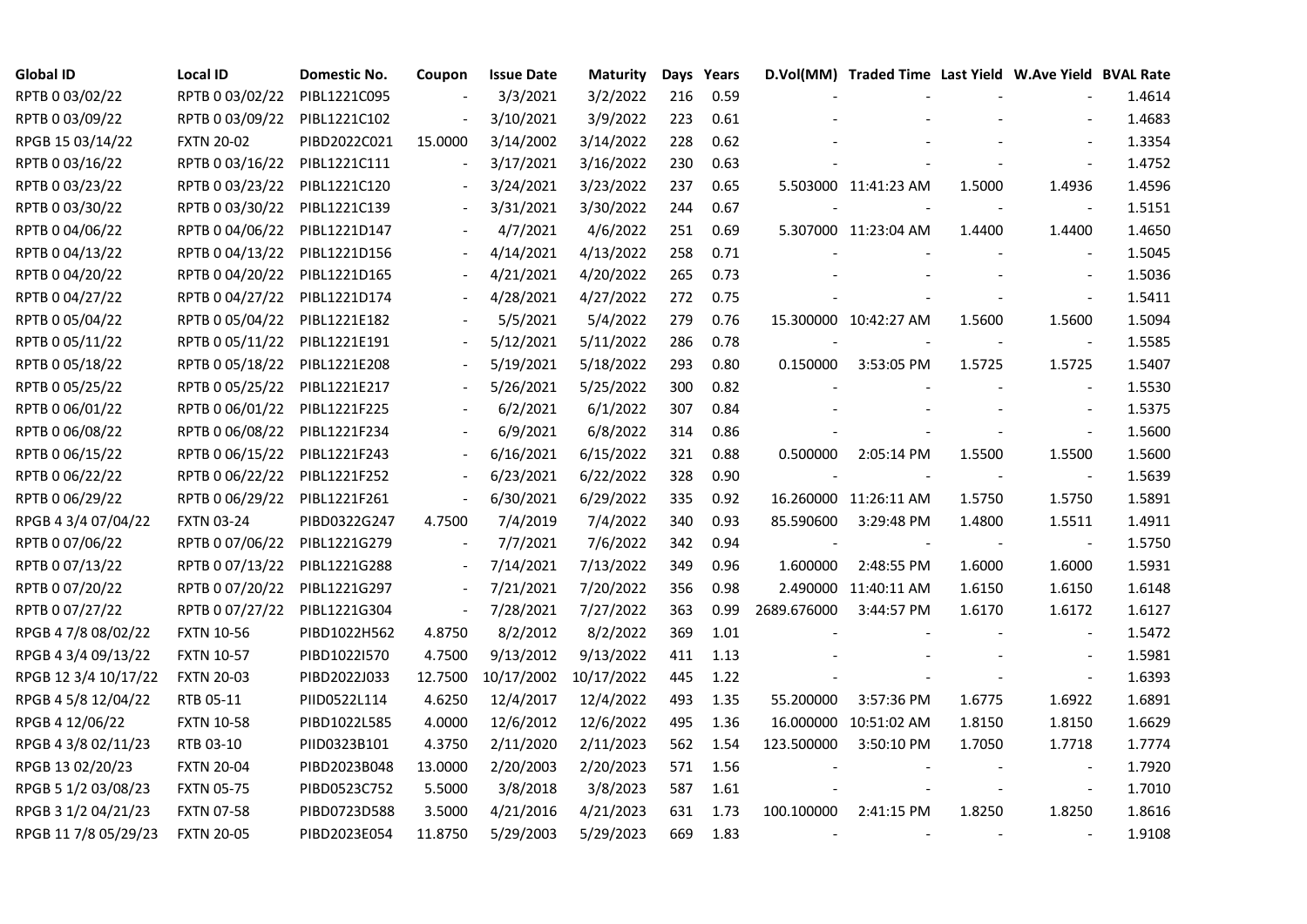| <b>Global ID</b>     | <b>Local ID</b>   | Domestic No. | Coupon  | <b>Issue Date</b> | <b>Maturity</b>  |     | Days Years |                          | D.Vol(MM) Traded Time Last Yield W.Ave Yield BVAL Rate |                |                          |        |
|----------------------|-------------------|--------------|---------|-------------------|------------------|-----|------------|--------------------------|--------------------------------------------------------|----------------|--------------------------|--------|
| RPGB 3 1/4 08/15/23  | RTB 10-04         | PIID1023H046 | 3.2500  | 8/15/2013         | 8/15/2023        | 747 | 2.05       | 59.200000                | 3:56:06 PM                                             | 2.0900         | 2.0095                   | 2.0037 |
| RPGB 2 3/8 09/10/23  | <b>FXTN 03-25</b> | PIBD0323I252 | 2.3750  | 9/10/2020         | 9/10/2023        | 773 | 2.12       |                          | 388.203110 10:25:09 AM                                 | 1.9500         | 1.9549                   | 1.9655 |
| RPGB 11 3/8 10/23/23 | <b>FXTN 20-06</b> | PIBD2023J068 | 11.3750 | 10/23/2003        | 10/23/2023       | 816 | 2.23       |                          |                                                        | $\blacksquare$ | $\overline{\phantom{a}}$ | 2.0552 |
| RPGB 2 3/8 03/09/24  | RTB 03-11         | PIID0324C115 | 2.3750  | 3/9/2021          | 3/9/2024         | 954 | 2.61       | 2378.150000              | 2:31:55 PM                                             | 2.2750         | 2.2897                   | 2.2907 |
| RPGB 6 1/4 03/12/24  | RTB 05-12         | PIID0524C129 | 6.2500  | 3/12/2019         | 3/12/2024        | 957 | 2.62       | 16.750000                | 2:05:29 PM                                             | 2.3500         | 2.3479                   | 2.3413 |
| RPGB 4 1/2 04/20/24  | <b>FXTN 07-59</b> | PIBD0724D595 | 4.5000  | 4/20/2017         | 4/20/2024        | 996 | 2.73       |                          |                                                        |                | $\overline{\phantom{a}}$ | 2.2473 |
| RPGB 12 3/8 06/03/24 | <b>FXTN 20-07</b> | PIBD2024F075 | 12.3750 | 6/3/2004          | 6/3/2024 1,040   |     | 2.85       |                          |                                                        |                | $\sim$                   | 2.2903 |
| RPGB 12 7/8 08/05/24 | <b>FXTN 20-08</b> | PIBD2024H086 | 12.8750 | 8/5/2004          | 8/5/2024 1,103   |     | 3.02       |                          |                                                        |                | $\sim$                   | 2.3521 |
| RPGB 4 1/8 08/20/24  | <b>FXTN 10-59</b> | PIBD1024H595 | 4.1250  | 8/20/2014         | 8/20/2024 1,118  |     | 3.06       |                          | 0.250699 10:13:08 AM                                   | 2.4500         | 2.4500                   | 2.5394 |
| RPGB 4 1/4 10/17/24  | <b>FXTN 05-76</b> | PIBD0524J762 | 4.2500  | 10/17/2019        | 10/17/2024 1,176 |     | 3.22       | 100.000000               | 3:13:08 PM                                             | 2.3450         | 2.3575                   | 2.3582 |
| RPGB 13 3/4 11/11/24 | <b>FXTN 20-09</b> | PIBD2024K091 | 13.7500 | 11/11/2004        | 11/11/2024 1,201 |     | 3.29       | $\overline{\phantom{a}}$ |                                                        | $\blacksquare$ | $\blacksquare$           | 2.4413 |
| RPGB 5 3/4 04/12/25  | <b>FXTN 07-61</b> | PIBD0725D618 | 5.7500  | 4/12/2018         | 4/12/2025 1,353  |     | 3.70       | 7.300000                 | 2:14:03 PM                                             | 2.5000         | 2.5000                   | 2.6229 |
| RPGB 12 1/8 04/14/25 | <b>FXTN 20-10</b> | PIBD2025D103 | 12.1250 | 4/14/2005         | 4/14/2025 1,355  |     | 3.71       |                          |                                                        |                | $\overline{\phantom{a}}$ | 2.5813 |
| RPGB 2 5/8 08/12/25  | RTB 05-13         | PIID0525H130 | 2.6250  | 8/12/2020         | 8/12/2025 1,475  |     | 4.04       | 3141.100000              | 3:56:17 PM                                             | 2.5650         | 2.5665                   | 2.5671 |
| RPGB 3 5/8 09/09/25  | <b>FXTN 10-60</b> | PIBD10251608 | 3.6250  | 9/9/2015          | 9/9/2025 1,503   |     | 4.12       | 1385.350000 11:32:34 AM  |                                                        | 2.5900         | 2.5754                   | 2.5832 |
| RPGB 12 1/8 10/20/25 | <b>FXTN 20-11</b> | PIBD2025J116 | 12.1250 | 10/20/2005        | 10/20/2025 1,544 |     | 4.23       |                          |                                                        |                |                          | 2.7489 |
| RPGB 18 1/4 11/29/25 | <b>FXTN 25-01</b> | PIBD2525K015 | 18.2500 | 11/29/2000        | 11/29/2025 1,584 |     | 4.34       |                          |                                                        |                | $\blacksquare$           | 2.7833 |
| RPGB 10 1/4 01/19/26 | <b>FXTN 20-12</b> | PIBD2026A122 | 10.2500 | 1/19/2006         | 1/19/2026 1,635  |     | 4.48       |                          |                                                        |                | $\blacksquare$           | 2.8271 |
| RPGB 6 1/4 02/14/26  | <b>FXTN 07-62</b> | PIBD0726B627 | 6.2500  | 2/14/2019         | 2/14/2026 1,661  |     | 4.55       | 68.200000                | 2:03:56 PM                                             | 2.7700         | 2.7702                   | 2.7634 |
| RPGB 3 3/8 04/08/26  | <b>FXTN 05-77</b> | PIBD0526D772 | 3.3750  | 4/8/2021          | 4/8/2026 1,714   |     | 4.69       | 2387.570000              | 3:58:46 PM                                             | 2.7625         | 2.7641                   | 2.7653 |
| RPGB 3 1/2 09/20/26  | RTB 10-05         | PIID1026I057 | 3.5000  | 9/20/2016         | 9/20/2026 1,879  |     | 5.14       |                          | 3.000000 10:48:40 AM                                   | 3.2500         | 3.2500                   | 3.2619 |
| RPGB 6 1/4 10/20/26  | RTB 15-01         | PIID1526J019 | 6.2500  | 10/20/2011        | 10/20/2026 1,909 |     | 5.23       |                          |                                                        |                | $\blacksquare$           | 3.0651 |
| RPGB 8 12/07/26      | <b>FXTN 20-13</b> | PIBD2026L139 | 8.0000  | 12/7/2006         | 12/7/2026 1,957  |     | 5.36       |                          |                                                        |                |                          | 3.0914 |
| RPGB 5 3/8 03/01/27  | RTB 15-02         | PIID1527C023 | 5.3750  | 3/1/2012          | 3/1/2027 2,041   |     | 5.59       |                          |                                                        |                | $\sim$                   | 3.1544 |
| RPGB 4 3/4 05/04/27  | <b>FXTN 10-61</b> | PIBD1027E617 | 4.7500  | 5/4/2017          | 5/4/2027 2,105   |     | 5.76       | 2490.000000              | 3:54:48 PM                                             | 3.1850         | 3.1883                   | 3.1892 |
| RPGB 8 5/8 09/06/27  | <b>FXTN 20-14</b> | PIBD2027I140 | 8.6250  | 9/6/2007          | 9/6/2027 2,230   |     | 6.11       |                          |                                                        |                | $\blacksquare$           | 3.2918 |
| RPGB 6 1/4 03/22/28  | <b>FXTN 10-63</b> | PIBD1028C635 | 6.2500  | 3/22/2018         | 3/22/2028 2,428  |     | 6.65       | 60.000000                |                                                        |                | $\blacksquare$           | 3.6326 |
| RPGB 3 5/8 04/22/28  | <b>FXTN 07-64</b> | PIBD0728D649 | 3.6250  | 4/22/2021         | 4/22/2028 2,459  |     | 6.73       | 637.927000               | 3:55:10 PM                                             | 3.6515         | 3.6584                   | 3.6549 |
| RPGB 9 1/2 12/04/28  | <b>FXTN 20-15</b> | PIBD2028L151 | 9.5000  | 12/4/2008         | 12/4/2028 2,685  |     | 7.35       |                          |                                                        |                |                          | 3.5451 |
| RPGB 67/8 01/10/29   | <b>FXTN 10-64</b> | PIBD1029A644 | 6.8750  | 1/10/2019         | 1/10/2029 2,722  |     | 7.45       |                          |                                                        |                |                          | 3.5718 |
| RPGB 8 3/4 05/27/30  | <b>FXTN 20-16</b> | PIBD2030E166 | 8.7500  | 5/27/2010         | 5/27/2030 3,224  |     | 8.83       |                          |                                                        |                | $\sim$                   | 3.7540 |
| RPGB 2 7/8 07/09/30  | <b>FXTN 10-65</b> | PIBD1030G655 | 2.8750  | 7/9/2020          | 7/9/2030 3,267   |     | 8.95       |                          |                                                        |                | $\blacksquare$           | 3.6895 |
| RPGB 12 1/2 07/28/30 | <b>FXTN 25-02</b> | PIBD2530G029 | 12.5000 | 7/28/2005         | 7/28/2030 3,286  |     | 9.00       |                          |                                                        |                |                          | 3.7749 |
| RPGB 11 1/4 01/26/31 | <b>FXTN 25-03</b> | PIBD2531A032 | 11.2500 | 1/26/2006         | 1/26/2031 3,468  |     | 9.50       |                          |                                                        |                | $\blacksquare$           | 3.8234 |